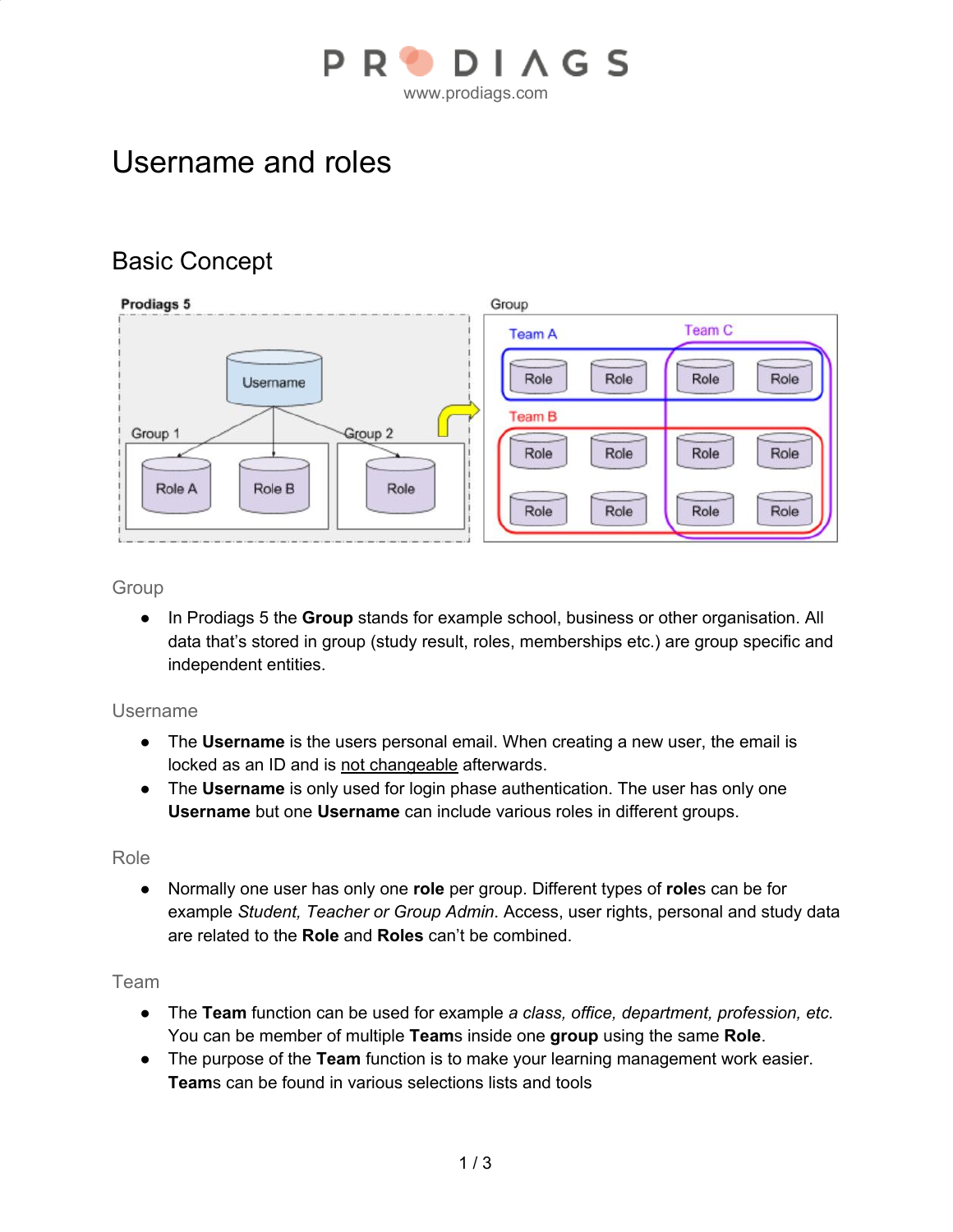

## Team



The **Team** function can be used for example *a class, office, department, profession, etc.*

The purpose of the **Team** function is to make your learning management work easier. **Team**s can be found in various selections lists and tools.

**Team**s can be selected as a pre-sorting setting in various admin views and reports. **One user can be member of multiple teams.**